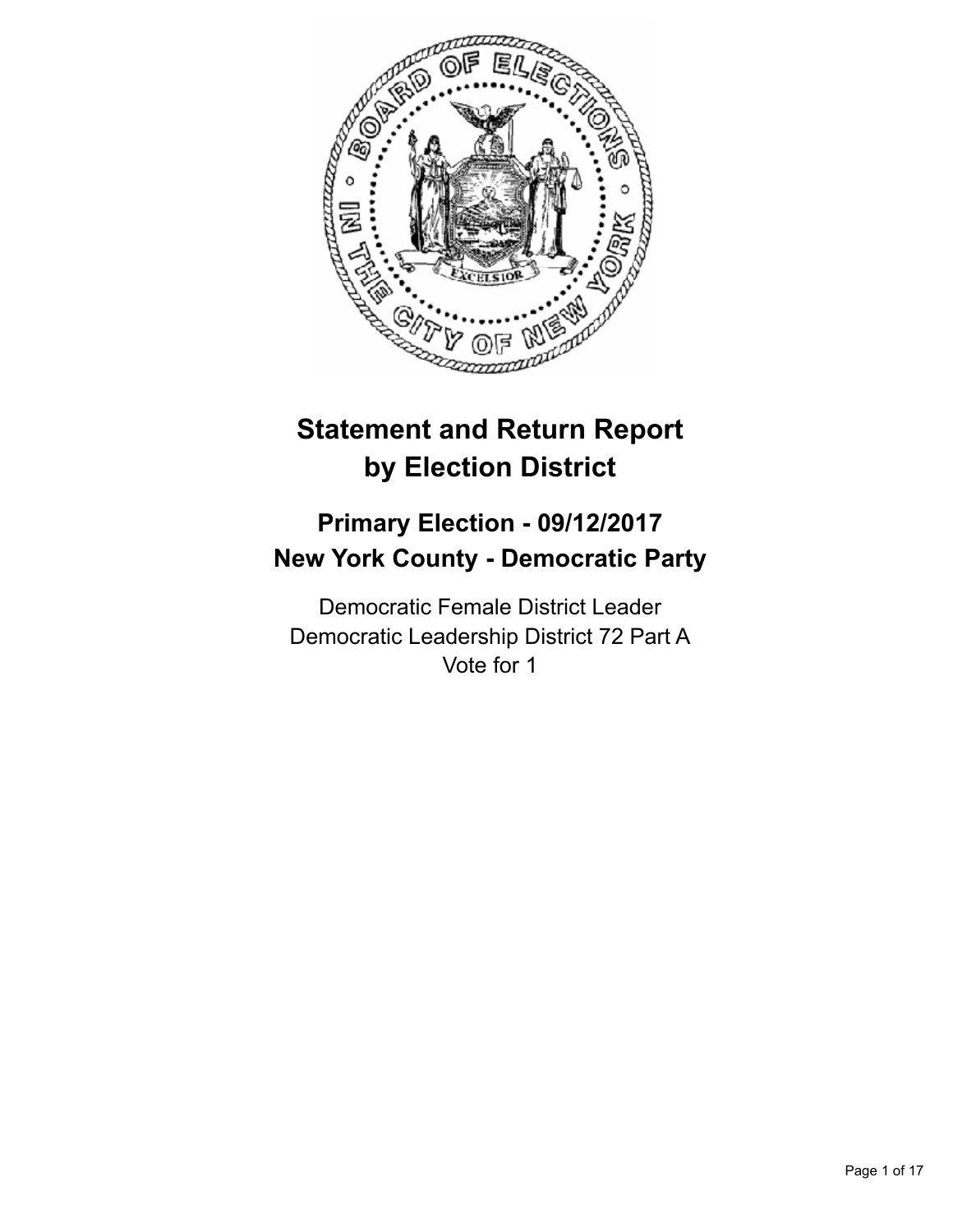

| PUBLIC COUNTER                                           | 63 |
|----------------------------------------------------------|----|
| MANUALLY COUNTED EMERGENCY                               | 0  |
| ABSENTEE / MILITARY                                      |    |
| AFFIDAVIT                                                |    |
| Total Ballots                                            | 65 |
| Less - Inapplicable Federal/Special Presidential Ballots | 0  |
| <b>Total Applicable Ballots</b>                          | 65 |
| ARGENTINA CRUZ                                           | 18 |
| MARIA MORILLO                                            | 21 |
| <b>Total Votes</b>                                       | 39 |
| Unrecorded                                               | 26 |

#### **004/72**

| <b>PUBLIC COUNTER</b>                                    | 79 |
|----------------------------------------------------------|----|
| MANUALLY COUNTED EMERGENCY                               | 0  |
| ABSENTEE / MILITARY                                      |    |
| AFFIDAVIT                                                |    |
| <b>Total Ballots</b>                                     | 81 |
| Less - Inapplicable Federal/Special Presidential Ballots | 0  |
| <b>Total Applicable Ballots</b>                          | 81 |
| ARGENTINA CRUZ                                           | 22 |
| <b>MARIA MORILLO</b>                                     | 31 |
| <b>Total Votes</b>                                       | 53 |
| Unrecorded                                               | 28 |
|                                                          |    |

| <b>PUBLIC COUNTER</b>                                    | 70             |
|----------------------------------------------------------|----------------|
| <b>MANUALLY COUNTED EMERGENCY</b>                        | 0              |
| ABSENTEE / MILITARY                                      | 0              |
| AFFIDAVIT                                                | $\overline{2}$ |
| <b>Total Ballots</b>                                     | 72             |
| Less - Inapplicable Federal/Special Presidential Ballots | 0              |
| <b>Total Applicable Ballots</b>                          | 72             |
| ARGENTINA CRUZ                                           | 13             |
| <b>MARIA MORILLO</b>                                     | 25             |
| <b>Total Votes</b>                                       | 38             |
| Unrecorded                                               | 34             |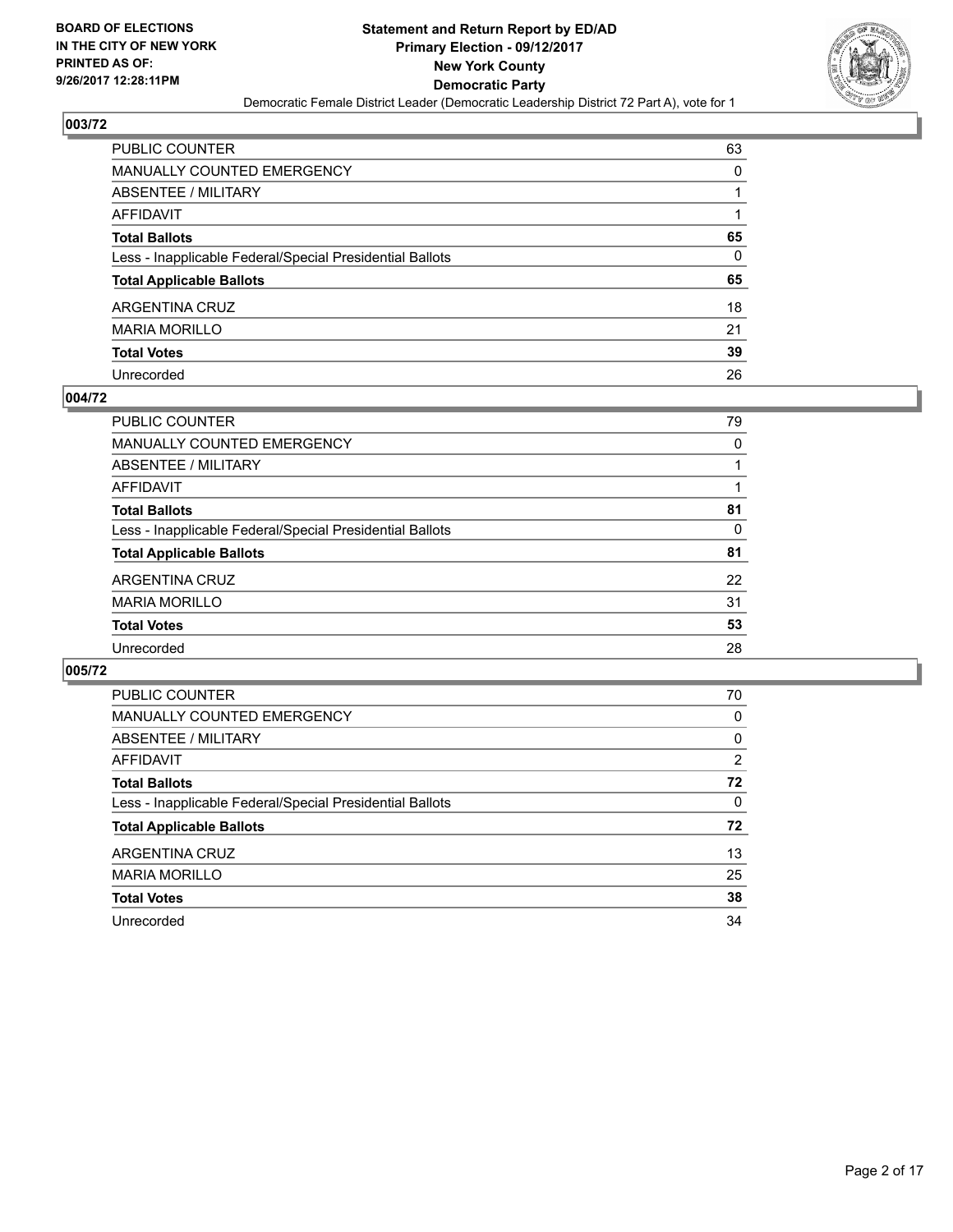

| PUBLIC COUNTER                                           | 44 |
|----------------------------------------------------------|----|
| <b>MANUALLY COUNTED EMERGENCY</b>                        | 0  |
| ABSENTEE / MILITARY                                      |    |
| AFFIDAVIT                                                | 0  |
| <b>Total Ballots</b>                                     | 45 |
| Less - Inapplicable Federal/Special Presidential Ballots | 0  |
| <b>Total Applicable Ballots</b>                          | 45 |
| ARGENTINA CRUZ                                           | 11 |
| <b>MARIA MORILLO</b>                                     | 18 |
| <b>Total Votes</b>                                       | 29 |
| Unrecorded                                               | 16 |

#### **007/72**

| <b>PUBLIC COUNTER</b>                                    | 46 |
|----------------------------------------------------------|----|
| MANUALLY COUNTED EMERGENCY                               | 0  |
| ABSENTEE / MILITARY                                      |    |
| AFFIDAVIT                                                | 0  |
| <b>Total Ballots</b>                                     | 47 |
| Less - Inapplicable Federal/Special Presidential Ballots | 0  |
| <b>Total Applicable Ballots</b>                          | 47 |
| ARGENTINA CRUZ                                           | 5  |
| <b>MARIA MORILLO</b>                                     | 10 |
| <b>Total Votes</b>                                       | 15 |
| Unrecorded                                               | 32 |

| <b>PUBLIC COUNTER</b>                                    | 66 |
|----------------------------------------------------------|----|
| <b>MANUALLY COUNTED EMERGENCY</b>                        | 0  |
| ABSENTEE / MILITARY                                      | 4  |
| AFFIDAVIT                                                | 0  |
| <b>Total Ballots</b>                                     | 70 |
| Less - Inapplicable Federal/Special Presidential Ballots | 0  |
| <b>Total Applicable Ballots</b>                          | 70 |
| ARGENTINA CRUZ                                           | 14 |
| <b>MARIA MORILLO</b>                                     | 25 |
| <b>Total Votes</b>                                       | 39 |
| Unrecorded                                               | 31 |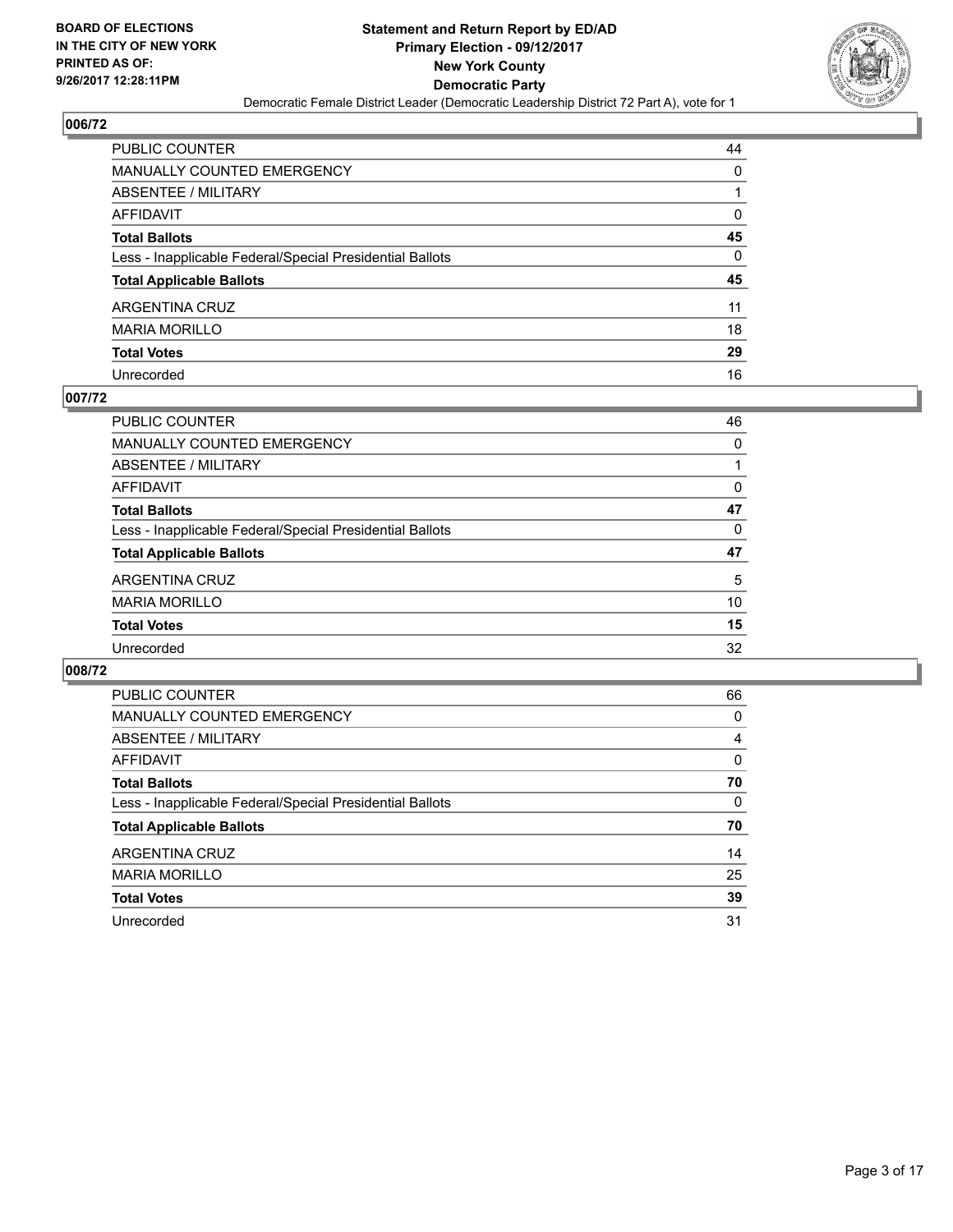

| PUBLIC COUNTER                                           | 94                |
|----------------------------------------------------------|-------------------|
| MANUALLY COUNTED EMERGENCY                               | 0                 |
| ABSENTEE / MILITARY                                      | 0                 |
| AFFIDAVIT                                                |                   |
| Total Ballots                                            | 95                |
| Less - Inapplicable Federal/Special Presidential Ballots | 0                 |
| <b>Total Applicable Ballots</b>                          | 95                |
| ARGENTINA CRUZ                                           | $12 \overline{ }$ |
| MARIA MORILLO                                            | 31                |
| <b>Total Votes</b>                                       | 43                |
| Unrecorded                                               | 52                |

#### **010/72**

| PUBLIC COUNTER                                           | 97 |
|----------------------------------------------------------|----|
| <b>MANUALLY COUNTED EMERGENCY</b>                        | 0  |
| ABSENTEE / MILITARY                                      |    |
| AFFIDAVIT                                                |    |
| <b>Total Ballots</b>                                     | 99 |
| Less - Inapplicable Federal/Special Presidential Ballots | 0  |
| <b>Total Applicable Ballots</b>                          | 99 |
| ARGENTINA CRUZ                                           | 17 |
| <b>MARIA MORILLO</b>                                     | 33 |
| <b>Total Votes</b>                                       | 50 |
| Unrecorded                                               | 49 |

| <b>PUBLIC COUNTER</b>                                    | 47 |
|----------------------------------------------------------|----|
| MANUALLY COUNTED EMERGENCY                               | 0  |
| ABSENTEE / MILITARY                                      |    |
| AFFIDAVIT                                                | 0  |
| <b>Total Ballots</b>                                     | 48 |
| Less - Inapplicable Federal/Special Presidential Ballots | 0  |
| <b>Total Applicable Ballots</b>                          | 48 |
| ARGENTINA CRUZ                                           | 10 |
| <b>MARIA MORILLO</b>                                     | 12 |
| <b>Total Votes</b>                                       | 22 |
| Unrecorded                                               | 26 |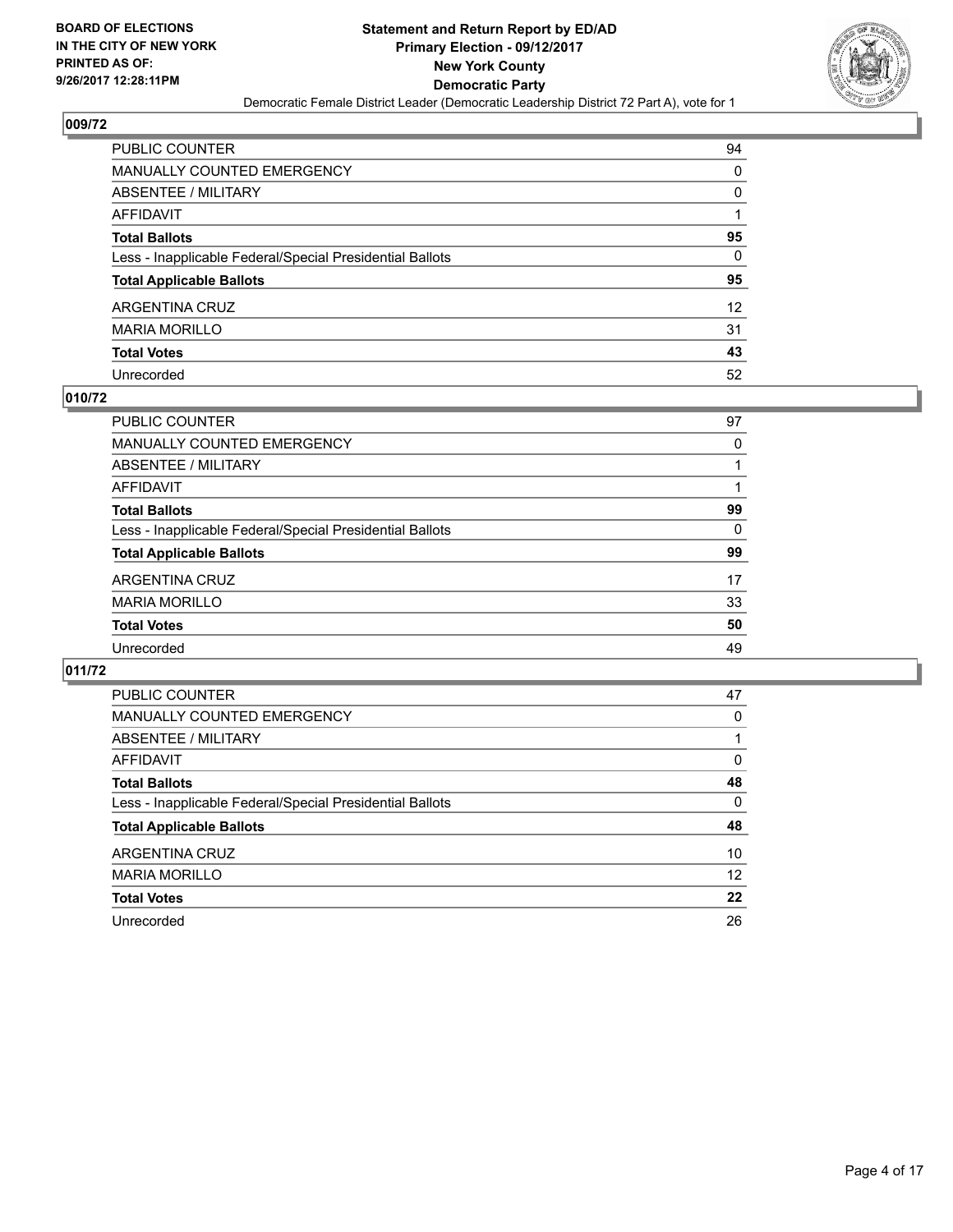

| PUBLIC COUNTER                                           | 50 |
|----------------------------------------------------------|----|
| MANUALLY COUNTED EMERGENCY                               | 0  |
| ABSENTEE / MILITARY                                      | 0  |
| AFFIDAVIT                                                | 0  |
| <b>Total Ballots</b>                                     | 50 |
| Less - Inapplicable Federal/Special Presidential Ballots | 0  |
| <b>Total Applicable Ballots</b>                          | 50 |
| ARGENTINA CRUZ                                           | 7  |
| <b>MARIA MORILLO</b>                                     | 17 |
| <b>Total Votes</b>                                       | 24 |
| Unrecorded                                               | 26 |

#### **014/72**

| 70       |
|----------|
| 0        |
| 5        |
| 0        |
| 75       |
| $\Omega$ |
| 75       |
| 23       |
| 25       |
| 48       |
| 27       |
|          |

| <b>PUBLIC COUNTER</b>                                    | 75             |
|----------------------------------------------------------|----------------|
| MANUALLY COUNTED EMERGENCY                               | 0              |
| ABSENTEE / MILITARY                                      | $\overline{2}$ |
| AFFIDAVIT                                                | 0              |
| <b>Total Ballots</b>                                     | 77             |
| Less - Inapplicable Federal/Special Presidential Ballots | 0              |
| <b>Total Applicable Ballots</b>                          | 77             |
| ARGENTINA CRUZ                                           | 18             |
| <b>MARIA MORILLO</b>                                     | 36             |
| <b>Total Votes</b>                                       | 54             |
| Unrecorded                                               | 23             |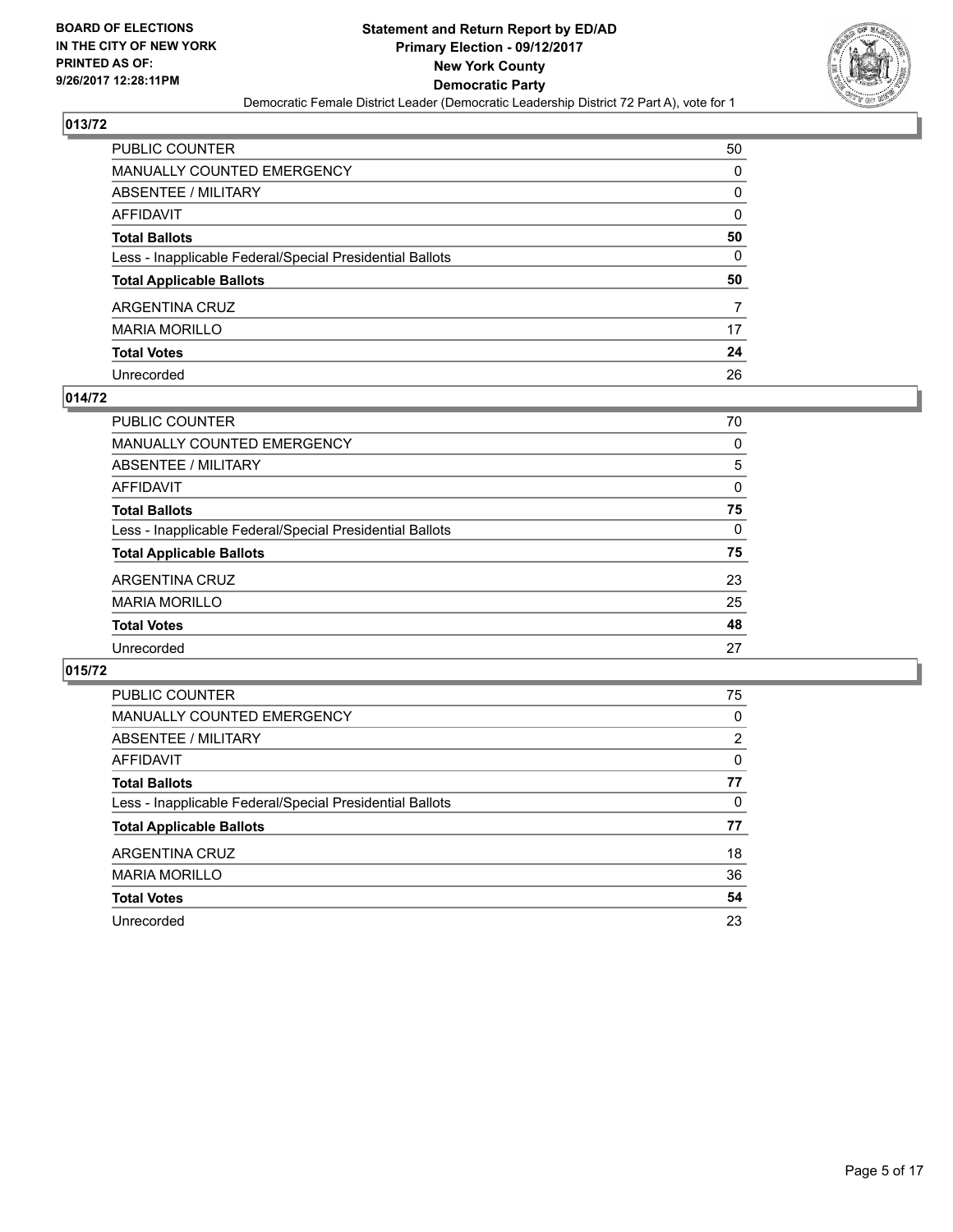

| PUBLIC COUNTER                                           | 94 |
|----------------------------------------------------------|----|
| MANUALLY COUNTED EMERGENCY                               | 0  |
| ABSENTEE / MILITARY                                      | 0  |
| AFFIDAVIT                                                | 0  |
| <b>Total Ballots</b>                                     | 94 |
| Less - Inapplicable Federal/Special Presidential Ballots | 0  |
| <b>Total Applicable Ballots</b>                          | 94 |
| ARGENTINA CRUZ                                           | 24 |
| <b>MARIA MORILLO</b>                                     | 37 |
| <b>Total Votes</b>                                       | 61 |
| Unrecorded                                               | 33 |

#### **017/72**

| PUBLIC COUNTER                                           | 102 |
|----------------------------------------------------------|-----|
| <b>MANUALLY COUNTED EMERGENCY</b>                        | 0   |
| ABSENTEE / MILITARY                                      |     |
| AFFIDAVIT                                                | 0   |
| <b>Total Ballots</b>                                     | 103 |
| Less - Inapplicable Federal/Special Presidential Ballots | 0   |
| <b>Total Applicable Ballots</b>                          | 103 |
| ARGENTINA CRUZ                                           | 21  |
| <b>MARIA MORILLO</b>                                     | 48  |
| <b>Total Votes</b>                                       | 69  |
| Unrecorded                                               | 34  |

| <b>PUBLIC COUNTER</b>                                    | 90 |
|----------------------------------------------------------|----|
| <b>MANUALLY COUNTED EMERGENCY</b>                        | 0  |
| ABSENTEE / MILITARY                                      | 2  |
| <b>AFFIDAVIT</b>                                         | 0  |
| <b>Total Ballots</b>                                     | 92 |
| Less - Inapplicable Federal/Special Presidential Ballots | 0  |
| <b>Total Applicable Ballots</b>                          | 92 |
| ARGENTINA CRUZ                                           | 22 |
| <b>MARIA MORILLO</b>                                     | 25 |
| UNATTRIBUTABLE WRITE-IN (WRITE-IN)                       |    |
| <b>Total Votes</b>                                       | 48 |
| Unrecorded                                               | 44 |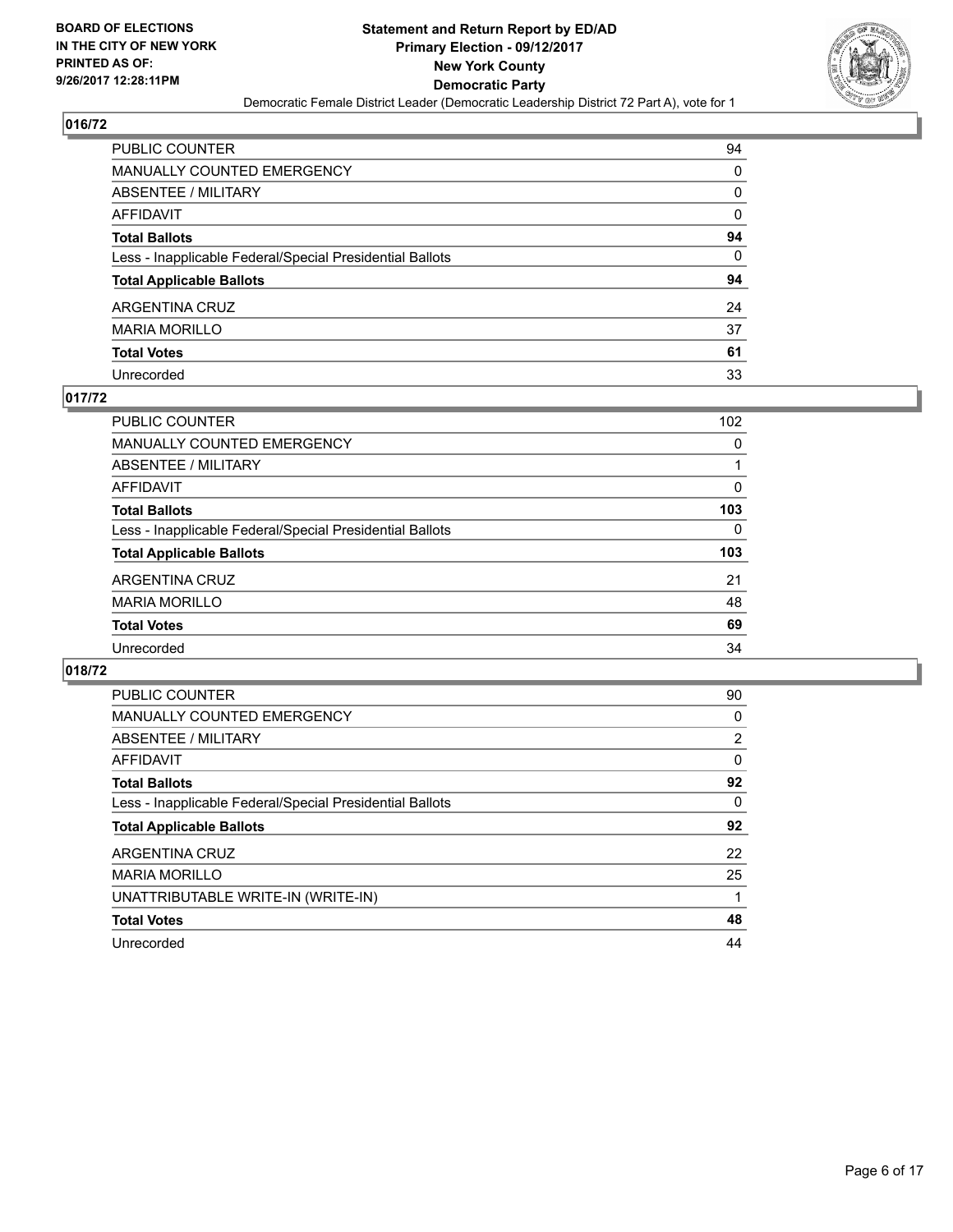

| <b>PUBLIC COUNTER</b>                                    | 122 |
|----------------------------------------------------------|-----|
| <b>MANUALLY COUNTED EMERGENCY</b>                        | 0   |
| ABSENTEE / MILITARY                                      | 3   |
| AFFIDAVIT                                                |     |
| <b>Total Ballots</b>                                     | 126 |
| Less - Inapplicable Federal/Special Presidential Ballots | 0   |
| <b>Total Applicable Ballots</b>                          | 126 |
| ARGENTINA CRUZ                                           | 28  |
| <b>MARIA MORILLO</b>                                     | 33  |
| JOAP VARGAS (WRITE-IN)                                   |     |
|                                                          |     |
| <b>Total Votes</b>                                       | 62  |

#### **020/72**

| PUBLIC COUNTER                                           | 71 |
|----------------------------------------------------------|----|
| MANUALLY COUNTED EMERGENCY                               | 0  |
| ABSENTEE / MILITARY                                      | 0  |
| AFFIDAVIT                                                | 2  |
| <b>Total Ballots</b>                                     | 73 |
| Less - Inapplicable Federal/Special Presidential Ballots | 0  |
| <b>Total Applicable Ballots</b>                          | 73 |
| <b>ARGENTINA CRUZ</b>                                    | 22 |
| <b>MARIA MORILLO</b>                                     | 25 |
| <b>Total Votes</b>                                       | 47 |
| Unrecorded                                               | 26 |

| <b>PUBLIC COUNTER</b>                                    | 122      |
|----------------------------------------------------------|----------|
| <b>MANUALLY COUNTED EMERGENCY</b>                        | 0        |
| ABSENTEE / MILITARY                                      | 0        |
| AFFIDAVIT                                                | 4        |
| <b>Total Ballots</b>                                     | 126      |
| Less - Inapplicable Federal/Special Presidential Ballots | $\Omega$ |
| <b>Total Applicable Ballots</b>                          | 126      |
| ARGENTINA CRUZ                                           | 26       |
| <b>MARIA MORILLO</b>                                     | 50       |
| <b>Total Votes</b>                                       | 76       |
| Unrecorded                                               | 50       |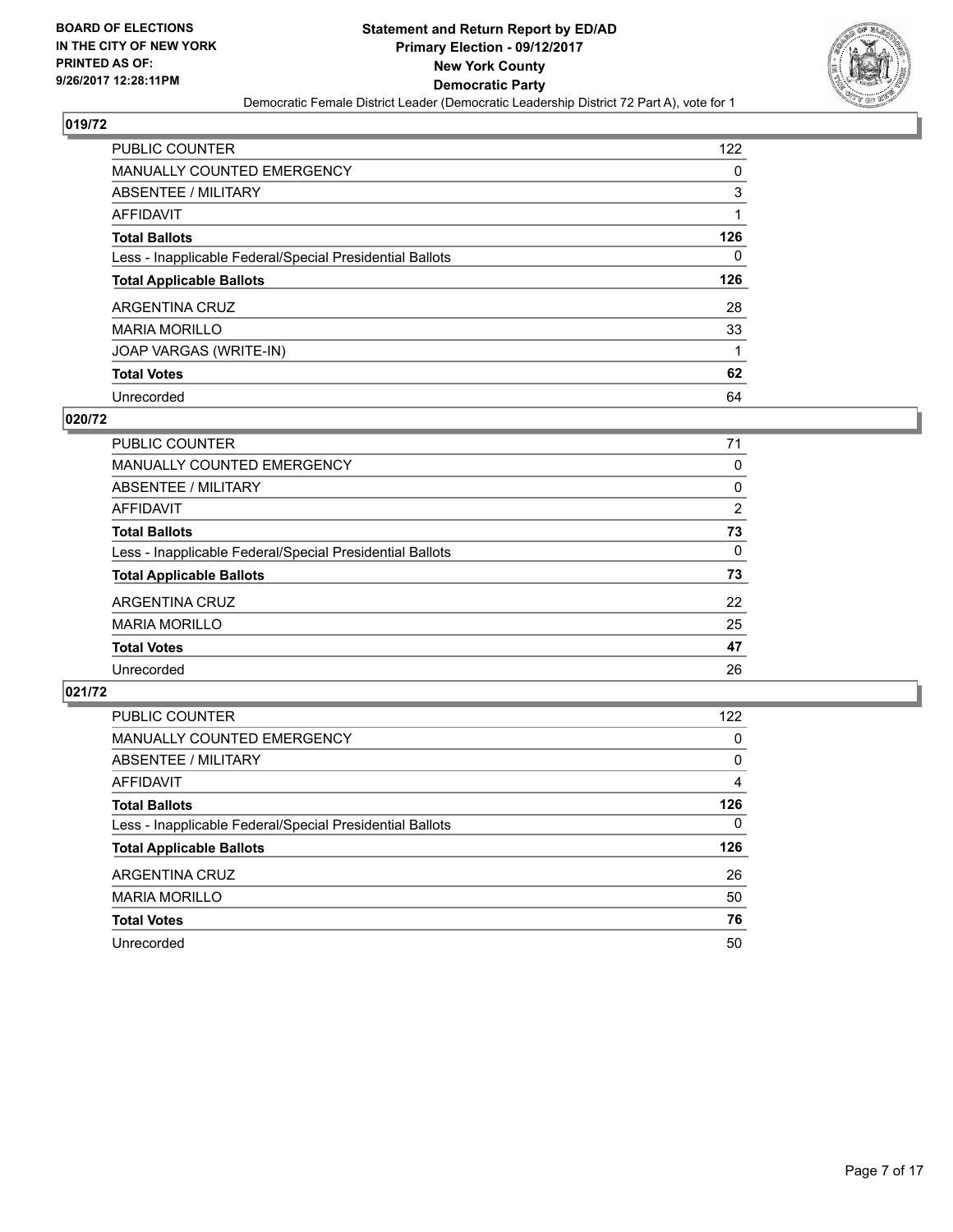

| PUBLIC COUNTER                                           | 74 |
|----------------------------------------------------------|----|
| MANUALLY COUNTED EMERGENCY                               | 0  |
| <b>ABSENTEE / MILITARY</b>                               | 0  |
| AFFIDAVIT                                                | 0  |
| <b>Total Ballots</b>                                     | 74 |
| Less - Inapplicable Federal/Special Presidential Ballots | 0  |
| <b>Total Applicable Ballots</b>                          | 74 |
| ARGENTINA CRUZ                                           | 15 |
| <b>MARIA MORILLO</b>                                     | 24 |
| <b>Total Votes</b>                                       | 39 |
| Unrecorded                                               | 35 |

#### **024/72**

| 79 |
|----|
|    |
| 0  |
|    |
|    |
| 81 |
| 0  |
| 81 |
| 24 |
| 41 |
| 65 |
| 16 |
|    |

| <b>PUBLIC COUNTER</b>                                    | 43 |
|----------------------------------------------------------|----|
| MANUALLY COUNTED EMERGENCY                               | 0  |
| ABSENTEE / MILITARY                                      | 0  |
| AFFIDAVIT                                                | 0  |
| <b>Total Ballots</b>                                     | 43 |
| Less - Inapplicable Federal/Special Presidential Ballots | 0  |
| <b>Total Applicable Ballots</b>                          | 43 |
| ARGENTINA CRUZ                                           | 8  |
| <b>MARIA MORILLO</b>                                     | 25 |
| <b>Total Votes</b>                                       | 33 |
| Unrecorded                                               | 10 |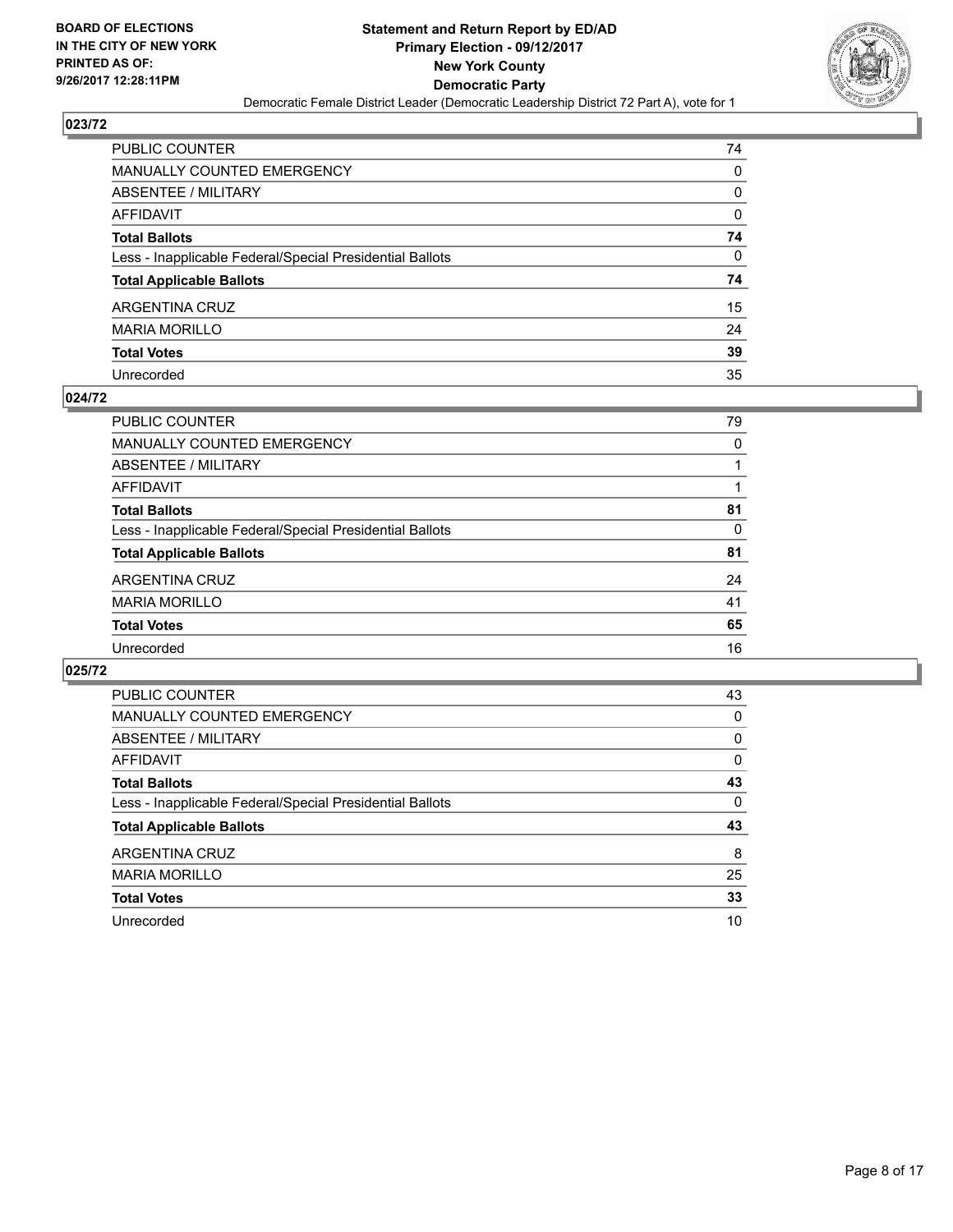

| PUBLIC COUNTER                                           | 132 |
|----------------------------------------------------------|-----|
| <b>MANUALLY COUNTED EMERGENCY</b>                        | 0   |
| ABSENTEE / MILITARY                                      | 2   |
| AFFIDAVIT                                                | 0   |
| <b>Total Ballots</b>                                     | 134 |
| Less - Inapplicable Federal/Special Presidential Ballots | 0   |
| <b>Total Applicable Ballots</b>                          | 134 |
| ARGENTINA CRUZ                                           | 31  |
| <b>MARIA MORILLO</b>                                     | 57  |
| <b>Total Votes</b>                                       | 88  |
| Unrecorded                                               | 46  |

#### **027/72**

| <b>PUBLIC COUNTER</b>                                    | 81       |
|----------------------------------------------------------|----------|
| <b>MANUALLY COUNTED EMERGENCY</b>                        | 0        |
| ABSENTEE / MILITARY                                      | 5        |
| AFFIDAVIT                                                | 0        |
| <b>Total Ballots</b>                                     | 86       |
| Less - Inapplicable Federal/Special Presidential Ballots | $\Omega$ |
| <b>Total Applicable Ballots</b>                          | 86       |
| ARGENTINA CRUZ                                           | 14       |
| <b>MARIA MORILLO</b>                                     | 52       |
| <b>Total Votes</b>                                       | 66       |
| Unrecorded                                               | 20       |

| <b>PUBLIC COUNTER</b>                                    | 75 |
|----------------------------------------------------------|----|
| <b>MANUALLY COUNTED EMERGENCY</b>                        | 0  |
| ABSENTEE / MILITARY                                      | 0  |
| AFFIDAVIT                                                | 0  |
| <b>Total Ballots</b>                                     | 75 |
| Less - Inapplicable Federal/Special Presidential Ballots | 0  |
| <b>Total Applicable Ballots</b>                          | 75 |
| ARGENTINA CRUZ                                           | 13 |
| <b>MARIA MORILLO</b>                                     | 26 |
|                                                          |    |
| <b>Total Votes</b>                                       | 39 |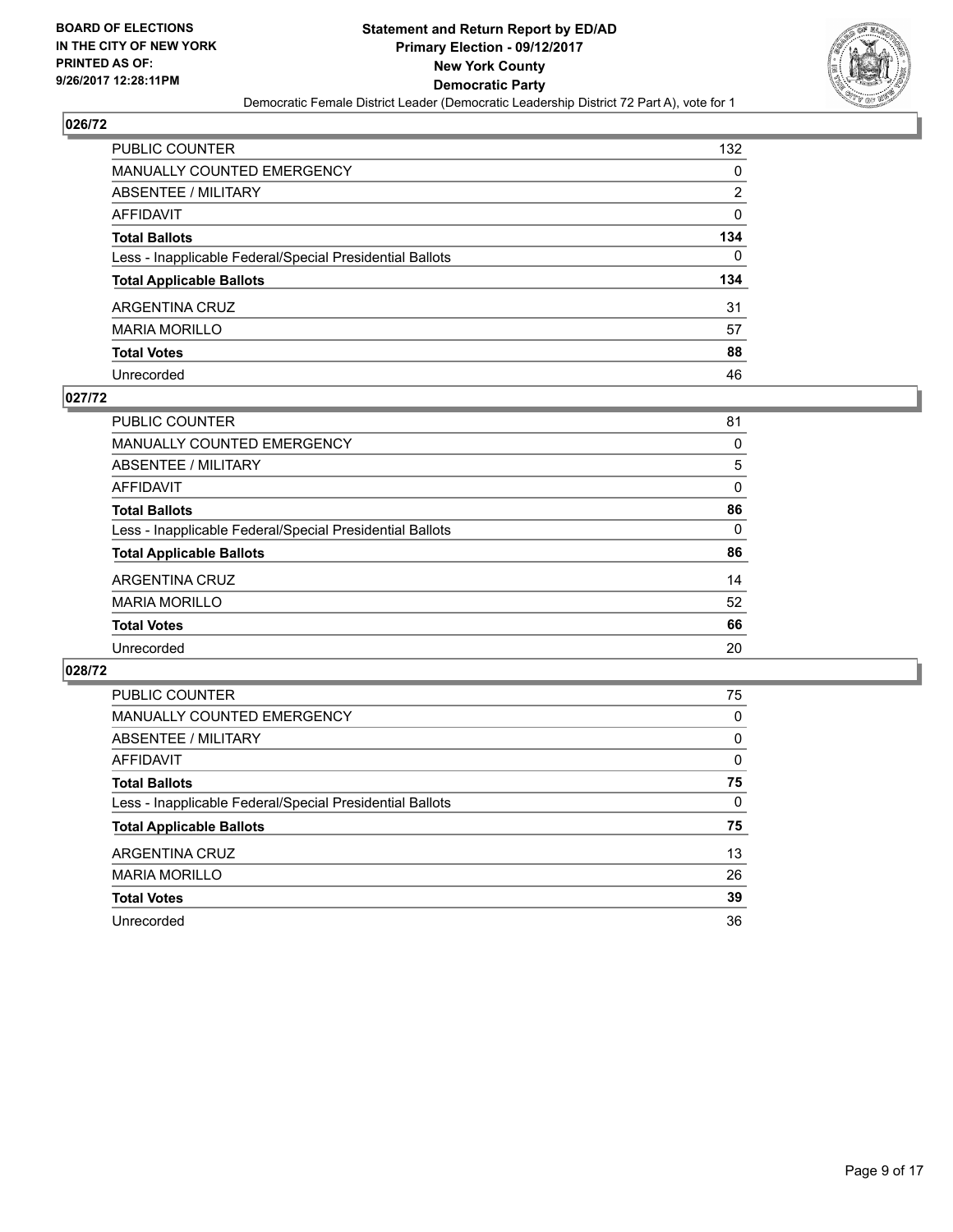

| <b>PUBLIC COUNTER</b>                                    | 106            |
|----------------------------------------------------------|----------------|
| <b>MANUALLY COUNTED EMERGENCY</b>                        | 0              |
| ABSENTEE / MILITARY                                      | $\overline{2}$ |
| AFFIDAVIT                                                | 0              |
| <b>Total Ballots</b>                                     | 108            |
| Less - Inapplicable Federal/Special Presidential Ballots | 0              |
| <b>Total Applicable Ballots</b>                          | 108            |
| ARGENTINA CRUZ                                           | 20             |
| <b>MARIA MORILLO</b>                                     | 34             |
| JUDITH AMARO (WRITE-IN)                                  |                |
|                                                          |                |
| <b>Total Votes</b>                                       | 55             |

#### **030/72**

| <b>PUBLIC COUNTER</b>                                    | 72 |
|----------------------------------------------------------|----|
| MANUALLY COUNTED EMERGENCY                               | 0  |
| ABSENTEE / MILITARY                                      |    |
| AFFIDAVIT                                                |    |
| <b>Total Ballots</b>                                     | 74 |
| Less - Inapplicable Federal/Special Presidential Ballots | 0  |
| <b>Total Applicable Ballots</b>                          | 74 |
| ARGENTINA CRUZ                                           | 15 |
| <b>MARIA MORILLO</b>                                     | 42 |
| <b>Total Votes</b>                                       | 57 |
| Unrecorded                                               | 17 |
|                                                          |    |

| <b>PUBLIC COUNTER</b>                                    | 58 |
|----------------------------------------------------------|----|
| MANUALLY COUNTED EMERGENCY                               | 0  |
| ABSENTEE / MILITARY                                      | 0  |
| AFFIDAVIT                                                |    |
| <b>Total Ballots</b>                                     | 59 |
| Less - Inapplicable Federal/Special Presidential Ballots | 0  |
| <b>Total Applicable Ballots</b>                          | 59 |
| ARGENTINA CRUZ                                           | 16 |
| <b>MARIA MORILLO</b>                                     | 29 |
| <b>Total Votes</b>                                       | 45 |
| Unrecorded                                               | 14 |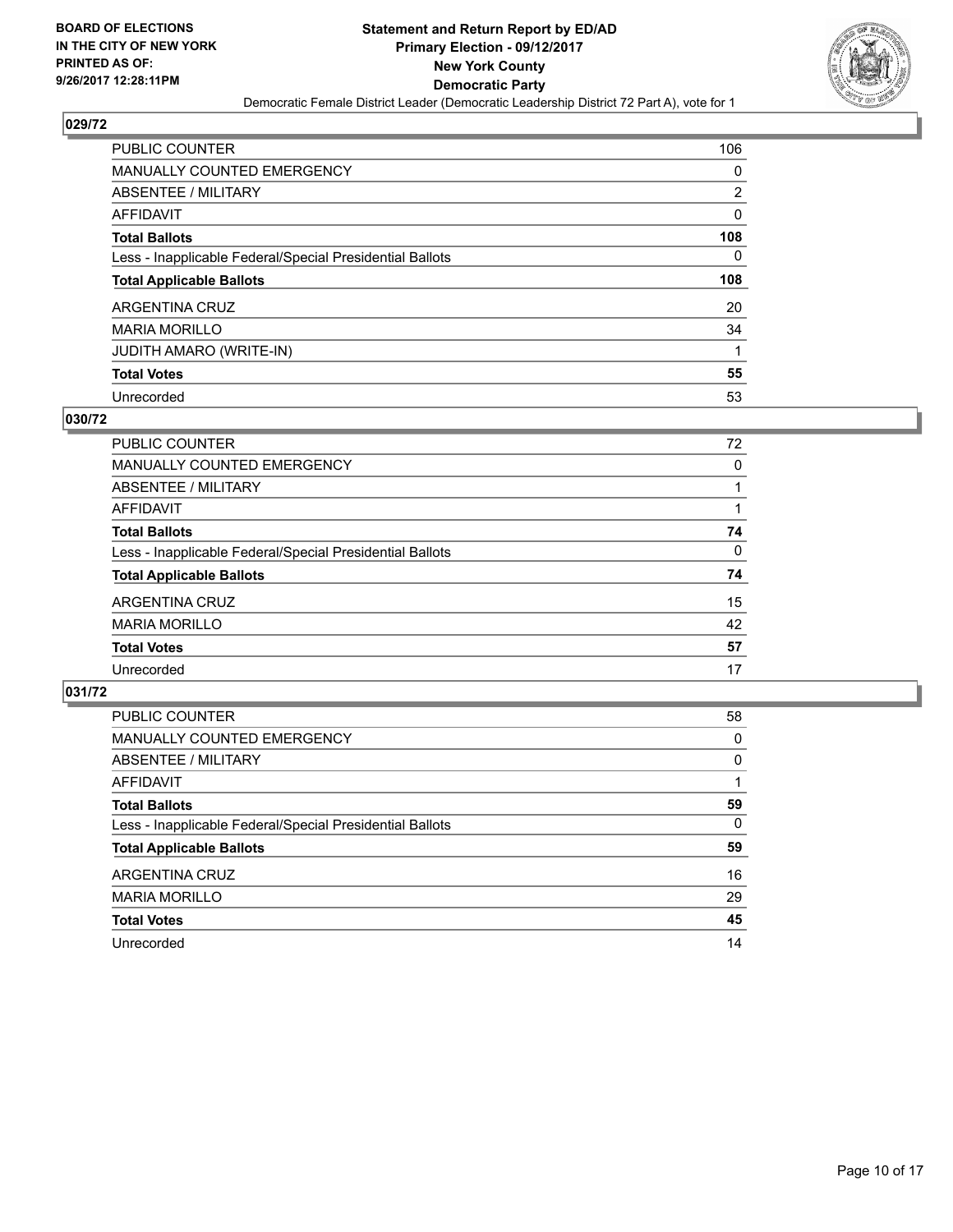

| PUBLIC COUNTER                                           | 133 |
|----------------------------------------------------------|-----|
| <b>MANUALLY COUNTED EMERGENCY</b>                        | 0   |
| ABSENTEE / MILITARY                                      | 0   |
| AFFIDAVIT                                                | 2   |
| <b>Total Ballots</b>                                     | 135 |
| Less - Inapplicable Federal/Special Presidential Ballots | 0   |
| <b>Total Applicable Ballots</b>                          | 135 |
| ARGENTINA CRUZ                                           | 42  |
| <b>MARIA MORILLO</b>                                     | 54  |
| <b>Total Votes</b>                                       | 96  |
| Unrecorded                                               | 39  |

#### **034/72**

| PUBLIC COUNTER                                           | 42 |
|----------------------------------------------------------|----|
| MANUALLY COUNTED EMERGENCY                               | 0  |
| ABSENTEE / MILITARY                                      |    |
| AFFIDAVIT                                                | 0  |
| <b>Total Ballots</b>                                     | 43 |
| Less - Inapplicable Federal/Special Presidential Ballots | 0  |
| <b>Total Applicable Ballots</b>                          | 43 |
| ARGENTINA CRUZ                                           | 10 |
| <b>MARIA MORILLO</b>                                     | 24 |
| <b>Total Votes</b>                                       | 34 |
| Unrecorded                                               | 9  |

| <b>PUBLIC COUNTER</b>                                    | 68 |
|----------------------------------------------------------|----|
| <b>MANUALLY COUNTED EMERGENCY</b>                        | 0  |
| ABSENTEE / MILITARY                                      | 0  |
| AFFIDAVIT                                                | 0  |
| <b>Total Ballots</b>                                     | 68 |
| Less - Inapplicable Federal/Special Presidential Ballots | 0  |
| <b>Total Applicable Ballots</b>                          | 68 |
| ARGENTINA CRUZ                                           | 15 |
| <b>MARIA MORILLO</b>                                     | 33 |
| <b>Total Votes</b>                                       | 48 |
| Unrecorded                                               | 20 |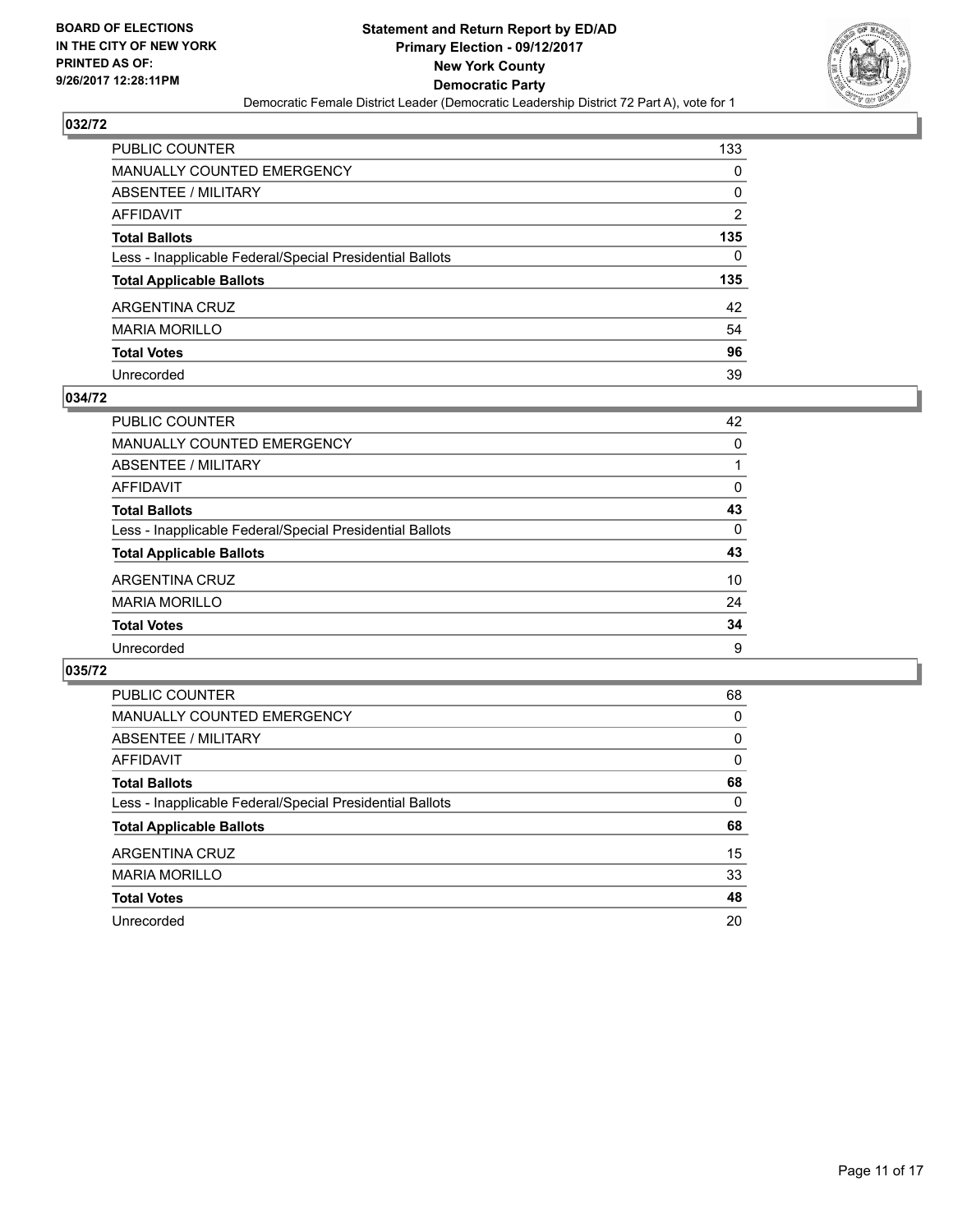

| PUBLIC COUNTER                                           | 124 |
|----------------------------------------------------------|-----|
| <b>MANUALLY COUNTED EMERGENCY</b>                        | 0   |
| ABSENTEE / MILITARY                                      | 4   |
| AFFIDAVIT                                                |     |
| <b>Total Ballots</b>                                     | 129 |
| Less - Inapplicable Federal/Special Presidential Ballots | 0   |
| <b>Total Applicable Ballots</b>                          | 129 |
| ARGENTINA CRUZ                                           | 30  |
| <b>MARIA MORILLO</b>                                     | 67  |
| <b>Total Votes</b>                                       | 97  |
| Unrecorded                                               | 32  |

#### **037/72**

| <b>PUBLIC COUNTER</b>                                    | 76 |
|----------------------------------------------------------|----|
| MANUALLY COUNTED EMERGENCY                               | 0  |
| ABSENTEE / MILITARY                                      |    |
| AFFIDAVIT                                                | 3  |
| <b>Total Ballots</b>                                     | 80 |
| Less - Inapplicable Federal/Special Presidential Ballots | 0  |
| <b>Total Applicable Ballots</b>                          | 80 |
| ARGENTINA CRUZ                                           | 27 |
| <b>MARIA MORILLO</b>                                     | 19 |
| <b>Total Votes</b>                                       | 46 |
| Unrecorded                                               | 34 |
|                                                          |    |

| <b>PUBLIC COUNTER</b>                                    | 94 |
|----------------------------------------------------------|----|
| <b>MANUALLY COUNTED EMERGENCY</b>                        | 0  |
| ABSENTEE / MILITARY                                      | 0  |
| AFFIDAVIT                                                | 0  |
| <b>Total Ballots</b>                                     | 94 |
| Less - Inapplicable Federal/Special Presidential Ballots | 0  |
| <b>Total Applicable Ballots</b>                          | 94 |
| ARGENTINA CRUZ                                           | 25 |
| <b>MARIA MORILLO</b>                                     | 32 |
| <b>Total Votes</b>                                       | 57 |
| Unrecorded                                               | 37 |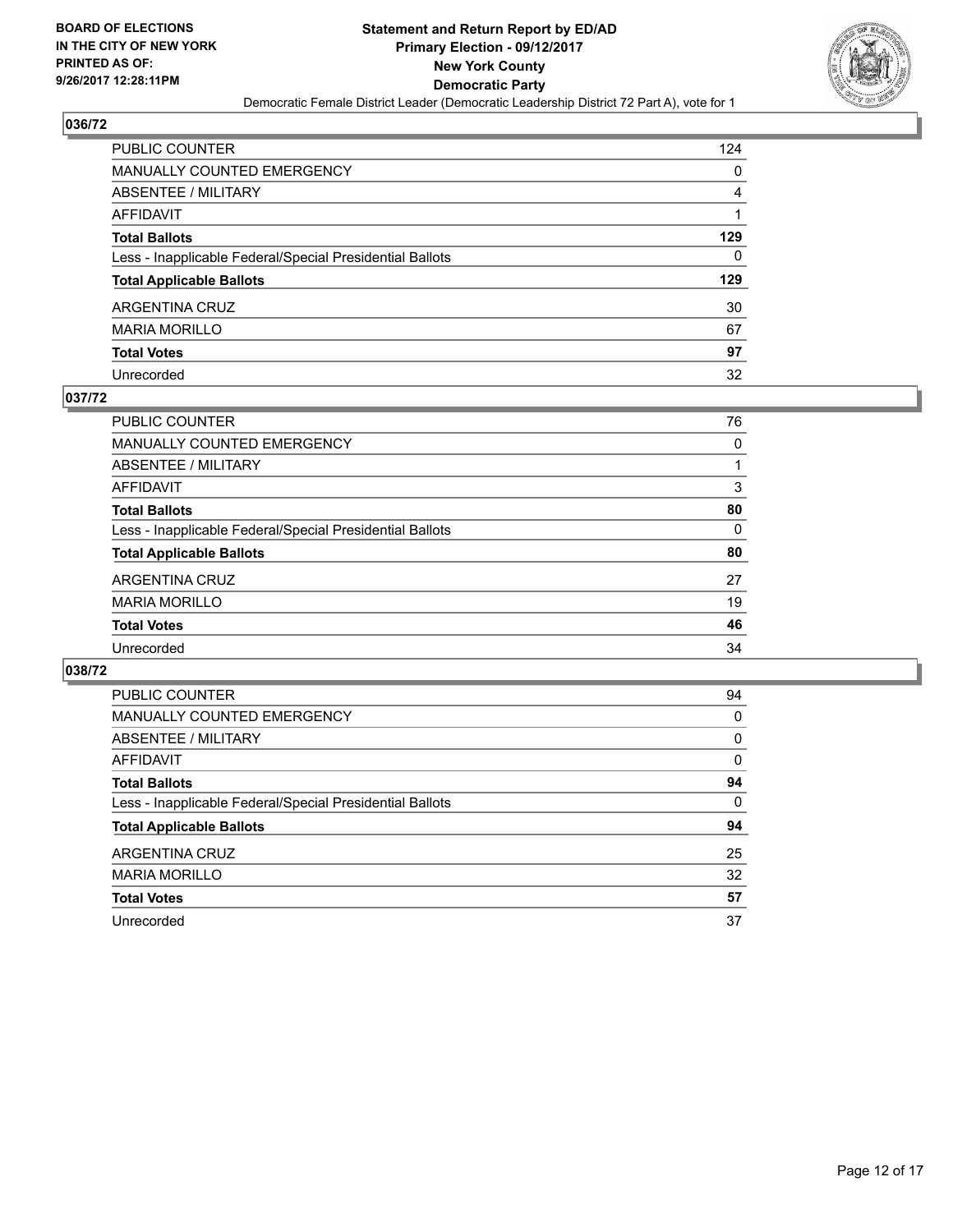

| PUBLIC COUNTER                                           | 104 |
|----------------------------------------------------------|-----|
| MANUALLY COUNTED EMERGENCY                               | 0   |
| <b>ABSENTEE / MILITARY</b>                               | 2   |
| AFFIDAVIT                                                | 0   |
| <b>Total Ballots</b>                                     | 106 |
| Less - Inapplicable Federal/Special Presidential Ballots | 0   |
| <b>Total Applicable Ballots</b>                          | 106 |
| ARGENTINA CRUZ                                           | 17  |
| <b>MARIA MORILLO</b>                                     | 40  |
| <b>Total Votes</b>                                       | 57  |
| Unrecorded                                               | 49  |

#### **077/72**

| PUBLIC COUNTER                                           | 76       |
|----------------------------------------------------------|----------|
| MANUALLY COUNTED EMERGENCY                               | 0        |
| ABSENTEE / MILITARY                                      | 0        |
| AFFIDAVIT                                                | $\Omega$ |
| <b>Total Ballots</b>                                     | 76       |
| Less - Inapplicable Federal/Special Presidential Ballots | 0        |
| <b>Total Applicable Ballots</b>                          | 76       |
| ARGENTINA CRUZ                                           | 5        |
| <b>MARIA MORILLO</b>                                     | 28       |
| <b>Total Votes</b>                                       | 33       |
| Unrecorded                                               | 43       |
|                                                          |          |

| <b>PUBLIC COUNTER</b>                                    | 84             |
|----------------------------------------------------------|----------------|
| <b>MANUALLY COUNTED EMERGENCY</b>                        | 0              |
| ABSENTEE / MILITARY                                      | 0              |
| AFFIDAVIT                                                | $\overline{2}$ |
| <b>Total Ballots</b>                                     | 86             |
| Less - Inapplicable Federal/Special Presidential Ballots | 0              |
| <b>Total Applicable Ballots</b>                          | 86             |
| ARGENTINA CRUZ                                           | 18             |
| <b>MARIA MORILLO</b>                                     | 24             |
| <b>Total Votes</b>                                       | 42             |
| Unrecorded                                               | 44             |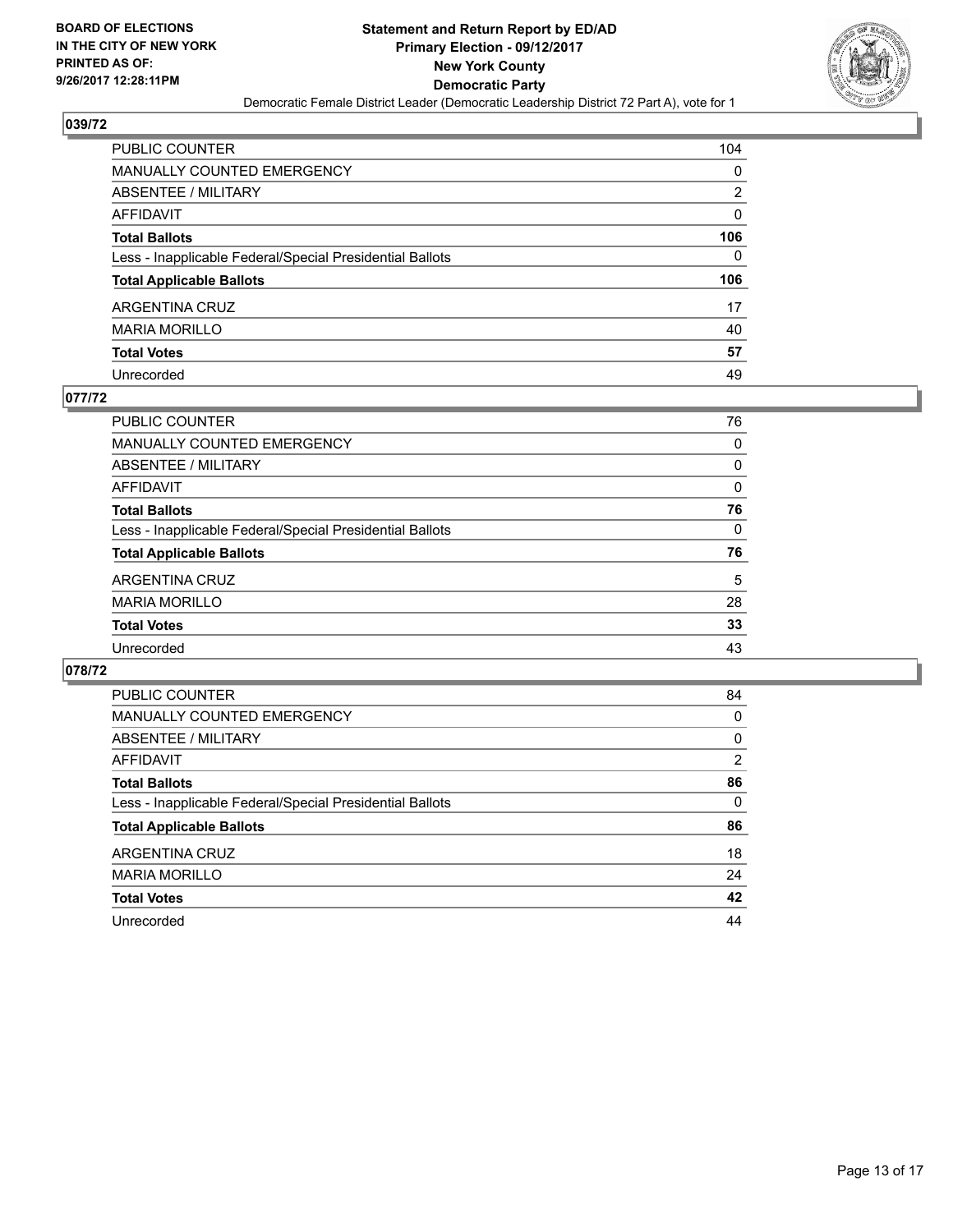

| PUBLIC COUNTER                                           | 83                |
|----------------------------------------------------------|-------------------|
| <b>MANUALLY COUNTED EMERGENCY</b>                        | 0                 |
| <b>ABSENTEE / MILITARY</b>                               | 2                 |
| AFFIDAVIT                                                | 0                 |
| <b>Total Ballots</b>                                     | 85                |
| Less - Inapplicable Federal/Special Presidential Ballots | 0                 |
| <b>Total Applicable Ballots</b>                          | 85                |
| ARGENTINA CRUZ                                           | $12 \overline{ }$ |
| <b>MARIA MORILLO</b>                                     | 29                |
| <b>Total Votes</b>                                       | 41                |
| Unrecorded                                               | 44                |

#### **087/72**

| PUBLIC COUNTER                                           | 60       |
|----------------------------------------------------------|----------|
| MANUALLY COUNTED EMERGENCY                               | 0        |
| ABSENTEE / MILITARY                                      | 0        |
| AFFIDAVIT                                                | $\Omega$ |
| <b>Total Ballots</b>                                     | 60       |
| Less - Inapplicable Federal/Special Presidential Ballots | 0        |
| <b>Total Applicable Ballots</b>                          | 60       |
| ARGENTINA CRUZ                                           | 21       |
| <b>MARIA MORILLO</b>                                     | 33       |
| <b>Total Votes</b>                                       | 54       |
| Unrecorded                                               | 6        |

| <b>PUBLIC COUNTER</b>                                    | 58 |
|----------------------------------------------------------|----|
| <b>MANUALLY COUNTED EMERGENCY</b>                        | 0  |
| ABSENTEE / MILITARY                                      | 0  |
| AFFIDAVIT                                                | 0  |
| <b>Total Ballots</b>                                     | 58 |
| Less - Inapplicable Federal/Special Presidential Ballots | 0  |
| <b>Total Applicable Ballots</b>                          | 58 |
| ARGENTINA CRUZ                                           | 14 |
| <b>MARIA MORILLO</b>                                     | 31 |
| <b>Total Votes</b>                                       | 45 |
| Unrecorded                                               | 13 |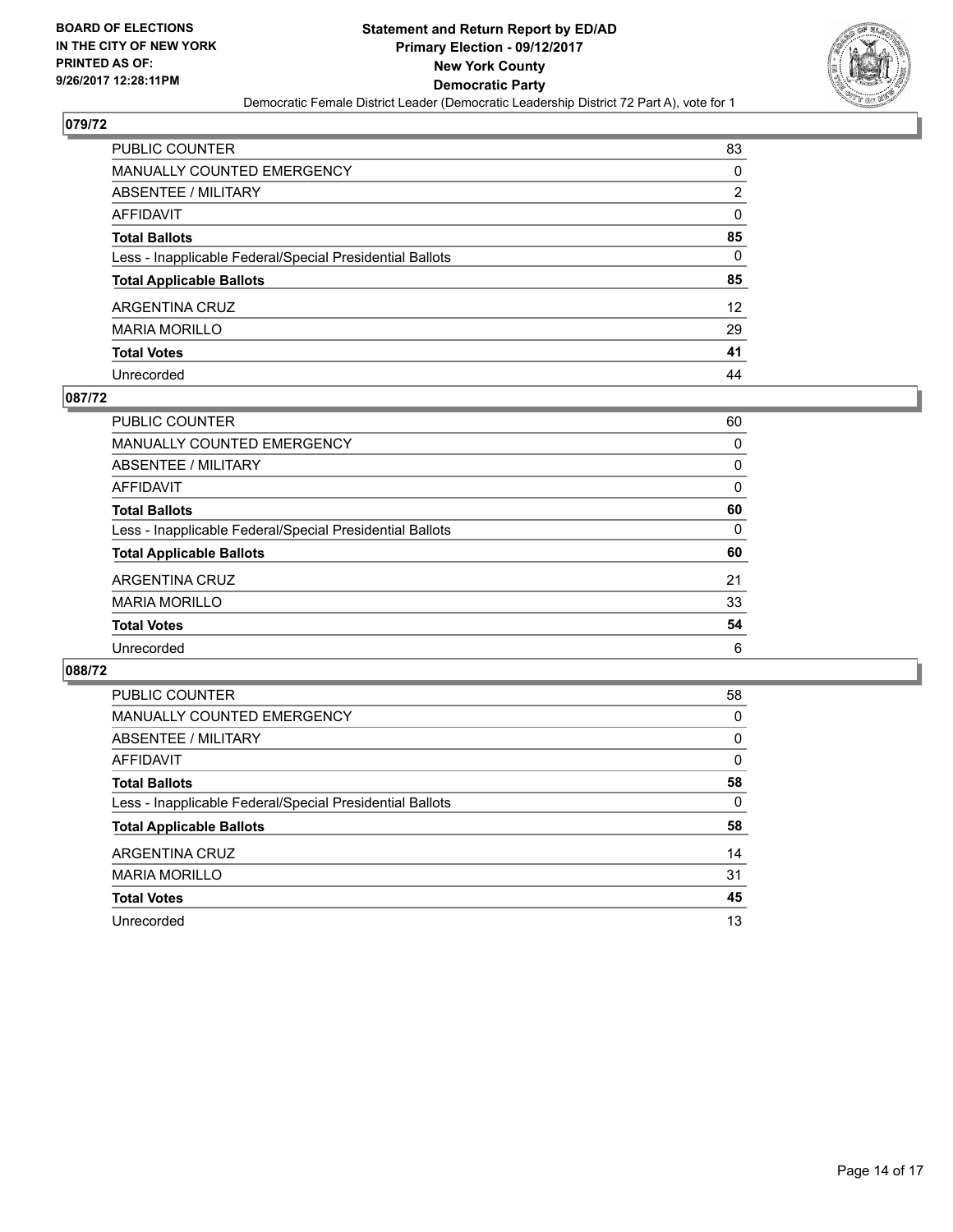

| PUBLIC COUNTER                                           | 92 |
|----------------------------------------------------------|----|
| MANUALLY COUNTED EMERGENCY                               | 0  |
| ABSENTEE / MILITARY                                      | 0  |
| AFFIDAVIT                                                | 3  |
| Total Ballots                                            | 95 |
| Less - Inapplicable Federal/Special Presidential Ballots | 0  |
| <b>Total Applicable Ballots</b>                          | 95 |
| ARGENTINA CRUZ                                           | 30 |
| MARIA MORILLO                                            | 26 |
| <b>Total Votes</b>                                       | 56 |
| Unrecorded                                               | 39 |

#### **090/72**

| <b>PUBLIC COUNTER</b>                                    | 83 |
|----------------------------------------------------------|----|
| <b>MANUALLY COUNTED EMERGENCY</b>                        | 0  |
| ABSENTEE / MILITARY                                      | 0  |
| AFFIDAVIT                                                |    |
| <b>Total Ballots</b>                                     | 84 |
| Less - Inapplicable Federal/Special Presidential Ballots | 0  |
| <b>Total Applicable Ballots</b>                          | 84 |
| ARGENTINA CRUZ                                           | 30 |
| <b>MARIA MORILLO</b>                                     | 29 |
| KATNISS EVERDEUN (WRITE-IN)                              |    |
| <b>Total Votes</b>                                       | 60 |
| Unrecorded                                               | 24 |
|                                                          |    |

| <b>PUBLIC COUNTER</b>                                    | 86 |
|----------------------------------------------------------|----|
| MANUALLY COUNTED EMERGENCY                               | 0  |
| ABSENTEE / MILITARY                                      | 2  |
| AFFIDAVIT                                                |    |
| <b>Total Ballots</b>                                     | 89 |
| Less - Inapplicable Federal/Special Presidential Ballots | 0  |
| <b>Total Applicable Ballots</b>                          | 89 |
| ARGENTINA CRUZ                                           | 10 |
| <b>MARIA MORILLO</b>                                     | 32 |
| <b>Total Votes</b>                                       | 42 |
| Unrecorded                                               | 47 |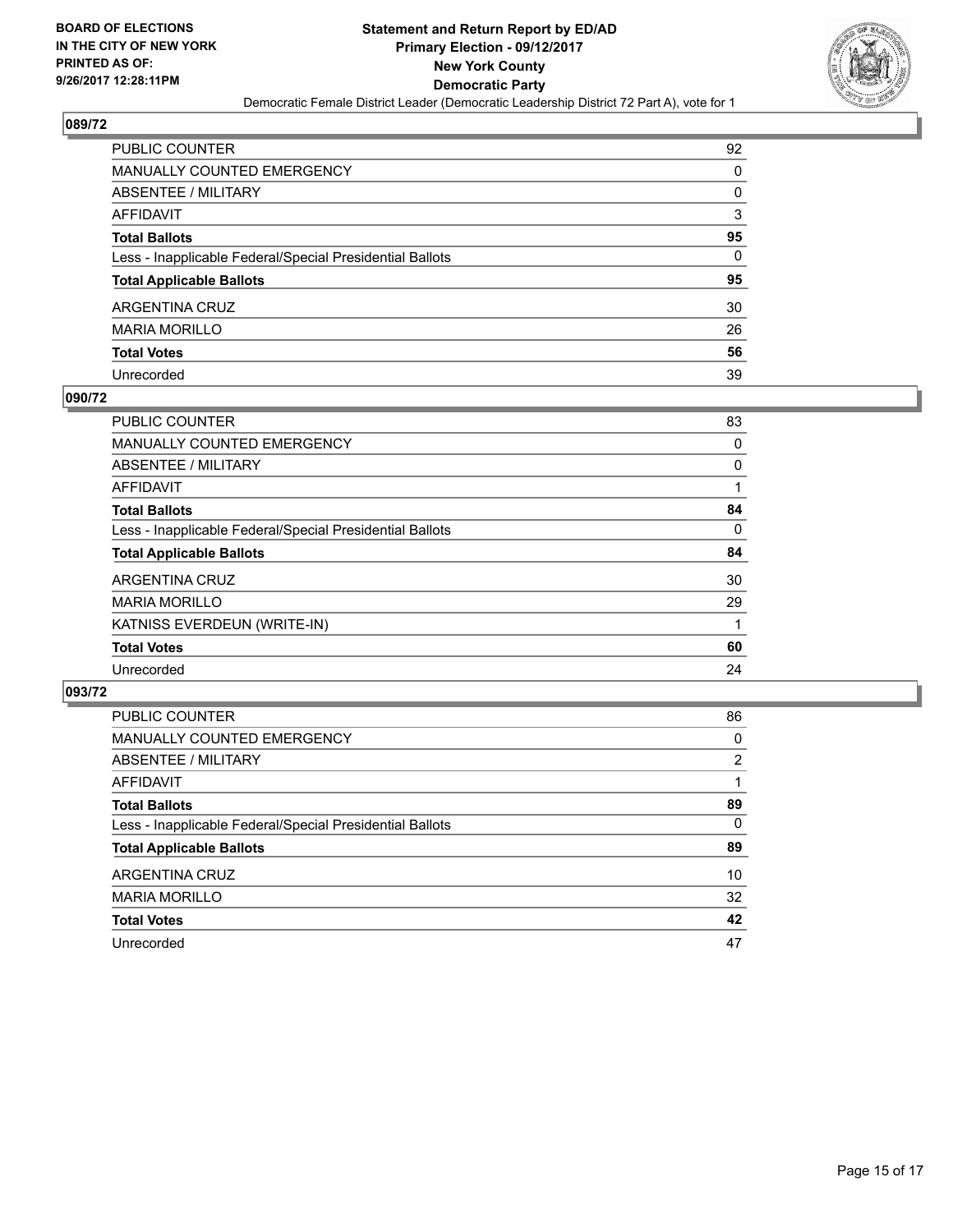

| <b>PUBLIC COUNTER</b>                                    | 88       |
|----------------------------------------------------------|----------|
| <b>MANUALLY COUNTED EMERGENCY</b>                        | $\Omega$ |
| <b>ABSENTEE / MILITARY</b>                               |          |
| <b>AFFIDAVIT</b>                                         |          |
| <b>Total Ballots</b>                                     | 90       |
| Less - Inapplicable Federal/Special Presidential Ballots | $\Omega$ |
| <b>Total Applicable Ballots</b>                          | 90       |
| <b>ARGENTINA CRUZ</b>                                    | 19       |
| <b>MARIA MORILLO</b>                                     | 19       |
| <b>Total Votes</b>                                       | 38       |
| Unrecorded                                               | 52       |

| <b>PUBLIC COUNTER</b>                                    | 41 |
|----------------------------------------------------------|----|
| <b>MANUALLY COUNTED EMERGENCY</b>                        | 0  |
| ABSENTEE / MILITARY                                      | 2  |
| AFFIDAVIT                                                | 0  |
| <b>Total Ballots</b>                                     | 43 |
| Less - Inapplicable Federal/Special Presidential Ballots | 0  |
| <b>Total Applicable Ballots</b>                          | 43 |
| ARGENTINA CRUZ                                           | 5  |
| <b>MARIA MORILLO</b>                                     | 21 |
| <b>Total Votes</b>                                       | 26 |
| Unrecorded                                               | 17 |